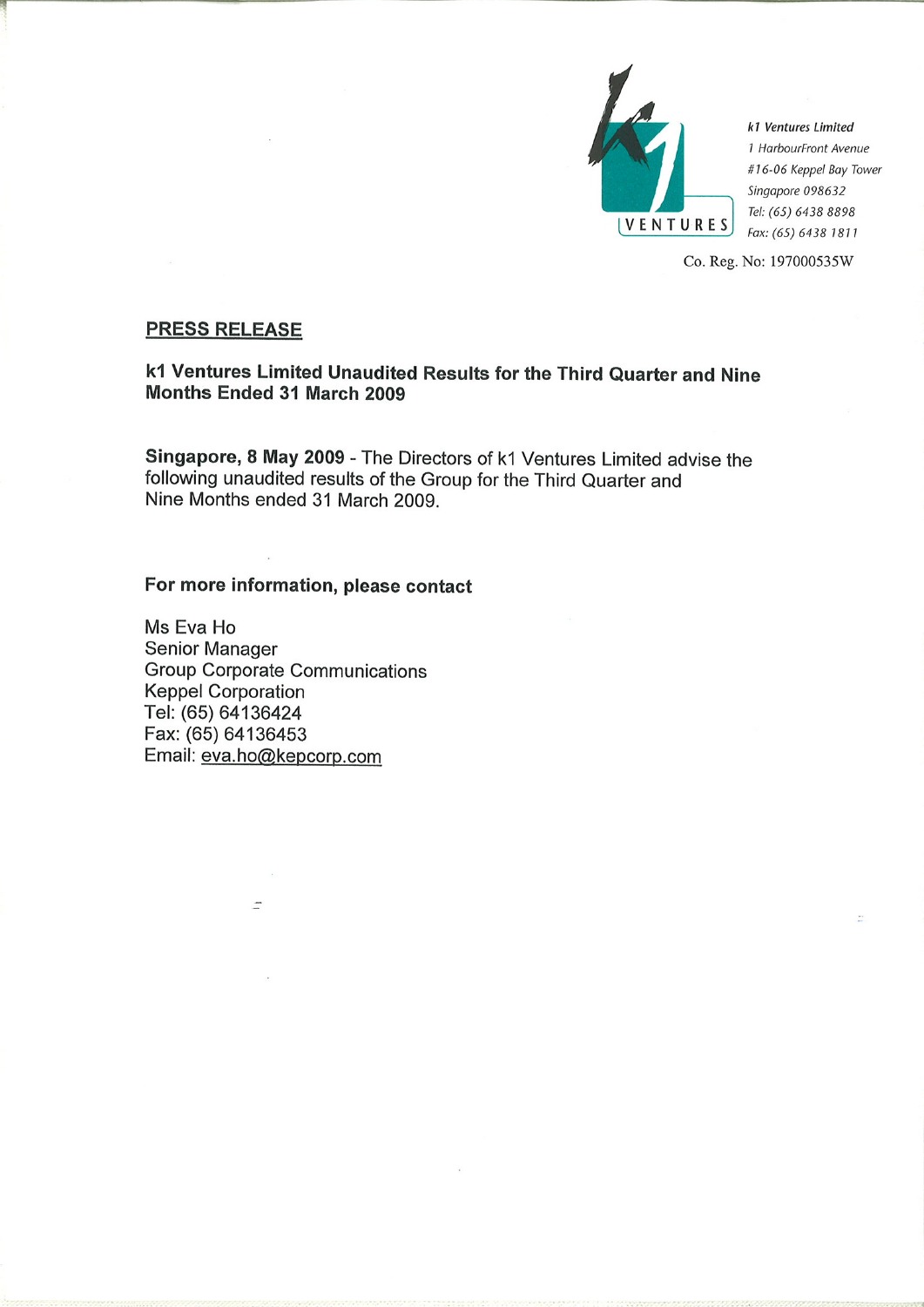# **K1 VENTURES LIMITED**

Co. Reg. No. 197000535W (Incorporated in the Republic of Singapore)

### **THIRD QUARTER 2009 FINANCIAL STATEMENTS**

### **UNAUDITED RESULTS FOR THIRD QUARTER AND NINE MONTHS ENDED 31 MARCH 2009**

The Directors of **k1 Ventures Limited** advise the following unaudited results of the Group for the third quarter and nine months ended 31 March 2009.

#### **1. GROUP PROFIT AND LOSS ACCOUNT for the third quarter and nine months ended 31 March 2009**

|                                                                |                | <b>Third Quarter</b> |            |            | <b>Nine Months</b> |            |            |
|----------------------------------------------------------------|----------------|----------------------|------------|------------|--------------------|------------|------------|
|                                                                |                | 1 Jan 09             | 1 Jan 08   |            | 1 Jul 08           | 1 Jul 07   |            |
|                                                                |                | to                   | to         |            | to                 | to         |            |
|                                                                | Note           | 31 Mar 09            | 31 Mar 08  | $+$ /(-) % | 31 Mar 09          | 31 Mar 08  | $+$ /(-) % |
|                                                                |                | \$'000               | \$'000     |            | \$'000             | \$'000     |            |
| <b>Continuing Operations</b>                                   |                |                      |            |            |                    |            |            |
| Revenue                                                        | 1a             | 18,936               | 32,590     | (41.90)    | 71,815             | 207,295    | (65.36)    |
| Net carrying value of                                          |                |                      |            |            |                    |            |            |
| investments disposed                                           |                |                      |            | <b>NM</b>  |                    | (44,595)   | NM.        |
| Staff costs                                                    |                | (3, 200)             | (3.864)    | (17.18)    | (9,507)            | (11, 135)  | (14.62)    |
| Depreciation and amortisation                                  |                | (14, 046)            | (12, 368)  | 13.57      | (39, 154)          | (35, 761)  | 9.49       |
| Other operating expenses                                       |                | (4,172)              | (6,890)    | (39.45)    | (20, 038)          | (22,494)   | (10.92)    |
| Operating (loss)/profit                                        |                | (2, 482)             | 9,468      | ΝM         | 3,116              | 93,310     | (96.66)    |
| Finance expenses                                               |                | (2,846)              | (5, 377)   | (47.07)    | (11, 164)          | (21, 132)  | (47.17)    |
| Foreign exchange gain/(loss)<br>Share of results of associated |                | 1,287                | (4,581)    | ΝM         | 3,782              | (10, 738)  | NM         |
| company and joint ventures                                     |                | 1,928                | 2,085      | (7.53)     | 10,119             | 4,861      | 108.17     |
| (Loss)/profit before taxation                                  |                | (2, 113)             | 1,595      | <b>NM</b>  | 5,853              | 66,301     | (91.17)    |
| Taxation                                                       |                | 2,477                | (1, 186)   | <b>NM</b>  | 1,118              | (28,428)   | <b>NM</b>  |
| <b>Profit from continuing operations</b>                       |                | 364                  | 409        | (11.00)    | 6.971              | 37,873     | (81.59)    |
|                                                                |                |                      |            |            |                    |            |            |
| <b>Discontinued Operations</b>                                 |                |                      |            |            |                    |            |            |
| Profit/(loss) from discontinued                                | 1f             |                      |            |            |                    |            |            |
| operations                                                     |                |                      | 567        | <b>NM</b>  |                    | (689)      | <b>NM</b>  |
| Profit for the period                                          |                | 364                  | 976        | (62.70)    | 6,971              | 37,184     | (81.25)    |
| Attributable to:                                               |                |                      |            |            |                    |            |            |
| Shareholders of the Company                                    |                |                      |            |            |                    |            |            |
| Profit from continuing operations                              |                | 638                  | 335        | 90.45      | 6,555              | 30,681     | (78.63)    |
| Profit/(loss) from discontinued                                |                |                      |            |            |                    |            |            |
| operations                                                     |                |                      | 567        | <b>NM</b>  |                    | (689)      | <b>NM</b>  |
|                                                                |                | 638                  | 902        | (29.27)    | 6,555              | 29,992     | (78.14)    |
| Minority interests                                             |                | (274)                | 74         | <b>NM</b>  | 416                | 7,192      | (94.22)    |
|                                                                |                | 364                  | 976        | (62.70)    | 6,971              | 37,184     | (81.25)    |
| <b>EBITDA</b> *                                                |                | 14,779               | 19,340     | (23.58)    | 56,171             | 123,194    | (54.40)    |
| Earnings per ordinary share                                    |                |                      |            |            |                    |            |            |
| Continuing and discontinued                                    |                |                      |            |            |                    |            |            |
| operations<br>basic                                            | 1d             |                      | $0.04$ cts |            | 0.30 cts           | $1.40$ cts | (78.57)    |
|                                                                |                | $0.03$ cts           |            | (25.00)    |                    |            |            |
| diluted                                                        | 1d             | $0.03$ cts           | $0.04$ cts | (25.00)    | $0.30$ cts         | 1.39 cts   | (78.42)    |
| Continuing operations                                          |                |                      |            |            |                    |            |            |
| basic                                                          | 1d             | $0.03$ cts           | $0.02$ cts | 50.00      | $0.30$ cts         | $1.43$ cts | (79.02)    |
| diluted                                                        | 1 <sub>d</sub> | $0.03$ cts           | $0.02$ cts | 50.00      | 0.30 cts           | 1.43 cts   | (79.02)    |

\* EBITDA is defined as profit before tax, finance expenses, depreciation and amortisation for continuing operations. \*\* NM – Not meaningful

Note:

Discontinued Operations reflect the Group's activities in Mid Pac Petroleum, LLC ("Mid Pac"), the retail gasoline operations in Hawaii.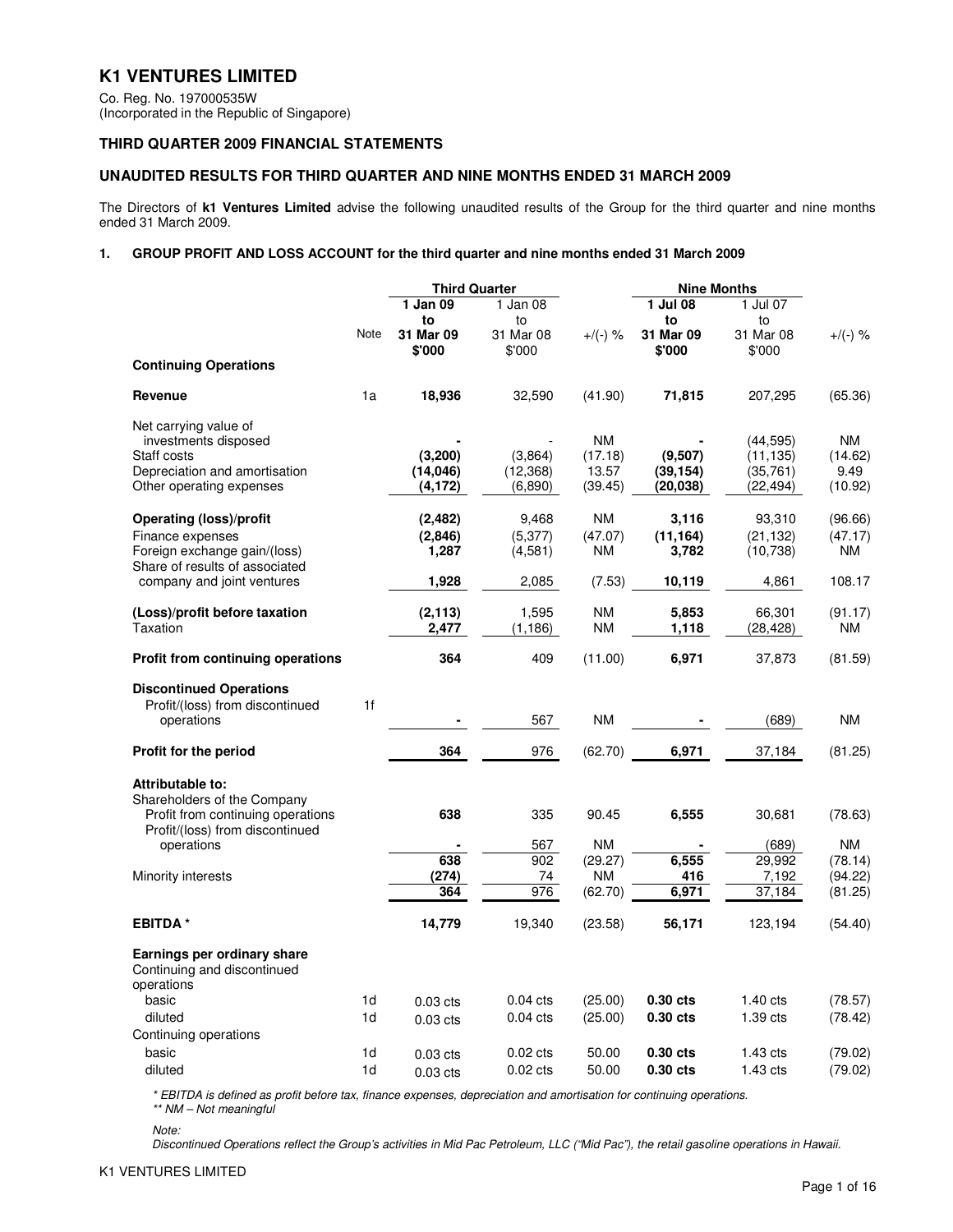## **NOTES TO GROUP PROFIT AND LOSS ACCOUNT**

## 1a. Breakdown of revenue

|                                     | <b>Third Quarter</b>                  |                                       |                               | <b>Nine Months</b>                    |                                       |                           |
|-------------------------------------|---------------------------------------|---------------------------------------|-------------------------------|---------------------------------------|---------------------------------------|---------------------------|
|                                     | 1 Jan 09<br>to<br>31 Mar 09<br>\$'000 | 1 Jan 08<br>to<br>31 Mar 08<br>\$'000 | $+/(-)$<br>$\frac{1}{\alpha}$ | 1 Jul 08<br>to<br>31 Mar 09<br>\$'000 | 1 Jul 07<br>to<br>31 Mar 08<br>\$'000 | $+$ /(-)<br>$\frac{9}{6}$ |
| <b>Continuing operations</b>        |                                       |                                       |                               |                                       |                                       |                           |
| Revenue from transportation leasing | 17,784                                | 23,557                                | (24.51)                       | 62,570                                | 83,636                                | (25.19)                   |
| Proceeds from sale of investments   |                                       | 6,206                                 | <b>NM</b>                     | 103                                   | 105,362                               | (99.90)                   |
| Dividend income                     |                                       |                                       | <b>NM</b>                     |                                       | 961                                   | <b>NM</b>                 |
| Interest income from:               |                                       |                                       |                               |                                       |                                       |                           |
| - Related parties                   | 36                                    | 683                                   | (94.73)                       | 1,011                                 | 3,263                                 | (69.02)                   |
| - Others                            | 170                                   | 793                                   | (78.56)                       | 594                                   | 4,121                                 | (85.59)                   |
| <b>Others</b>                       | 946                                   | 1,351                                 | (29.98)                       | 7,537                                 | 9,952                                 | (24.27)                   |
|                                     | 18,936                                | 32,590                                | (41.90)                       | 71,815                                | 207,295                               | (65.36)                   |
| <b>Discontinued operations</b>      |                                       |                                       |                               |                                       |                                       |                           |
| Revenue from gasoline operations    |                                       | 75                                    | <b>NM</b>                     |                                       | 45,561                                | ΝM                        |
| <b>Others</b>                       |                                       |                                       | <b>NM</b>                     |                                       | 520                                   | <b>NM</b>                 |
|                                     |                                       | 75                                    | <b>NM</b>                     |                                       | 46,081                                | <b>NM</b>                 |
| Consideration for sale of business  |                                       | 568                                   | <b>NM</b>                     | ۰                                     | 69,911                                | <b>NM</b>                 |
|                                     |                                       | 643                                   | <b>NM</b>                     |                                       | 115,992                               | NM                        |
|                                     | 18,936                                | 33,233                                | (43.02)                       | 71,815                                | 323,287                               | (77.79)                   |

1b. Pre-tax profit of the Group is arrived at after crediting/(charging) the following:

|                                           | 1 Jan 09<br>to<br>31 Mar 09<br>\$'000 | 1 Jan 08<br>to<br>31 Mar 08<br>\$'000 | $+$ /(-)<br>$\%$ | 1 Jul 08<br>to<br>31 Mar 09<br>\$'000 | 1 Jul 07<br>to<br>31 Mar 08<br>\$'000 | $+/(-)$<br>$\%$ |
|-------------------------------------------|---------------------------------------|---------------------------------------|------------------|---------------------------------------|---------------------------------------|-----------------|
| <b>Continuing operations</b>              |                                       |                                       |                  |                                       |                                       |                 |
| Loss/(profit) on disposal of fixed assets | (86)                                  | (101)                                 | (14.85)          | 2,558                                 | 5.964                                 | (57.11)         |
| Profit on sale of investments             |                                       | 6,206                                 | <b>NM</b>        | 103                                   | 60,766                                | (99.83)         |
| (Provision)/write-back of provision for   |                                       |                                       |                  |                                       |                                       |                 |
| doubtful debts                            | (3)                                   | (2)                                   | 50.00            | 3                                     | 133                                   | (97.74)         |
| Fair value gain - derivatives             |                                       |                                       | <b>NM</b>        | ۰                                     | 18                                    | <b>NM</b>       |
| <b>Discontinued operations</b>            |                                       |                                       |                  |                                       |                                       |                 |
| Profit on disposal of subsidiary          |                                       | 365                                   | <b>NM</b>        | ۰                                     | 3.115                                 | <b>NM</b>       |
| (Loss)/profit on disposal of fixed assets |                                       | (18)                                  | <b>NM</b>        | ۰                                     | 1,032                                 | ΝM              |

1c. There was no material adjustment for under or over provision of tax in respect of prior years.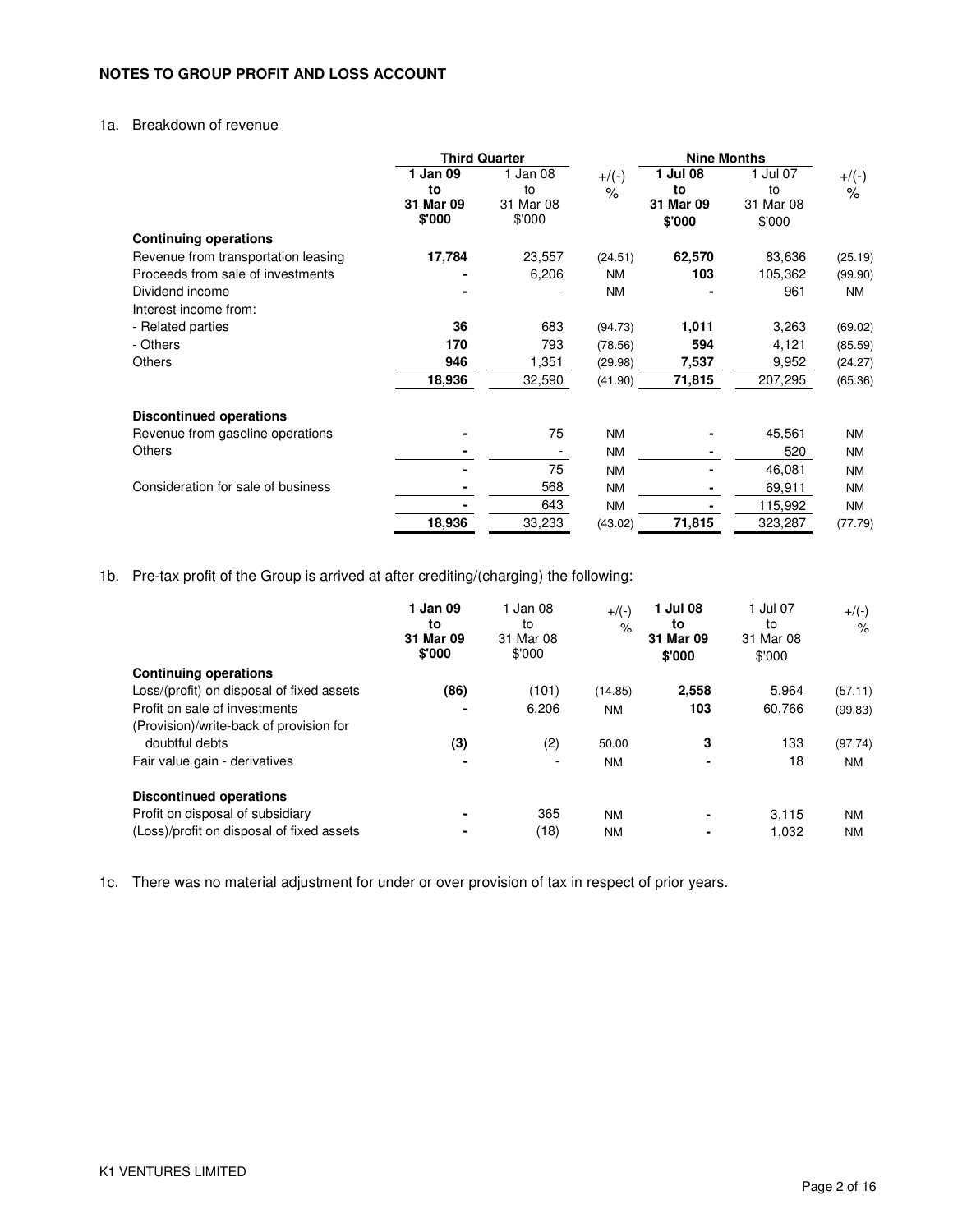### 1d. Earnings per ordinary share

|      |                                                                                                                                               | <b>GROUP</b>        |                      |           |                    |            |           |
|------|-----------------------------------------------------------------------------------------------------------------------------------------------|---------------------|----------------------|-----------|--------------------|------------|-----------|
|      |                                                                                                                                               |                     | <b>Third Quarter</b> |           | <b>Nine Months</b> |            |           |
|      |                                                                                                                                               | 1 Jan $09$          | 1 Jan 08             |           | 1 Jul 08           | 1 Jul 07   |           |
|      |                                                                                                                                               | to                  | to                   | $+/(-)$ % | to                 | to         | $+/(-)$ % |
|      |                                                                                                                                               | 31 Mar 09           | 31 Mar 08            |           | 31 Mar 09          | 31 Mar 08  |           |
|      | From continuing and discontinued operations<br>Earnings per Ordinary share of the Group based on<br>net profit attributable to shareholders:- |                     |                      |           |                    |            |           |
| (i)  | Based on weighted average number of shares                                                                                                    | 0.03 <sub>cts</sub> | $0.04$ cts           | (25.00)   | $0.30$ cts         | $1.40$ cts | (78.57)   |
|      | - Weighted average number of shares ('000)                                                                                                    | 2,165,603           | 2,140,270            | 1.79      | 2,165,603          | 2,140,270  | 1.79      |
| (ii) | On a fully diluted basis                                                                                                                      | 0.03 <sub>cts</sub> | $0.04$ cts           | (25.00)   | $0.30$ cts         | $1.39$ cts | (78.42)   |
|      | - Adjusted weighted average number of shares<br>(000)                                                                                         | 2,165,684           | 2,151,547            | 1.03      | 2,165,684          | 2,151,547  | 1.03      |
|      | From continuing operations<br>Earnings per Ordinary share of the Group based on<br>net profit attributable to shareholders:-                  |                     |                      |           |                    |            |           |
| (i)  | Based on weighted average number of shares                                                                                                    | 0.03 <sub>cts</sub> | $0.02 \text{ cts}$   | 50.00     | $0.30$ cts         | $1.43$ cts | (79.02)   |
|      | - Weighted average number of shares ('000)                                                                                                    | 2,165,603           | 2,140,270            | 1.79      | 2,165,603          | 2,140,270  | 1.79      |
| (ii) | On a fully diluted basis                                                                                                                      | 0.03 <sub>cts</sub> | $0.02 \text{ cts}$   | 50.00     | $0.30$ cts         | $1.43$ cts | (79.02)   |
|      | - Adjusted weighted average number of shares<br>(000)                                                                                         | 2,165,684           | 2,151,547            | 1.03      | 2,165,684          | 2,151,547  | 1.03      |

1e. There was no extraordinary item during the period.

#### 1f. Discontinued operations

 Discontinued operation reflects the Group's activities in Mid Pac. Mid Pac engages in the business of acquiring, distributing and marketing petroleum products in Hawaii through 51 retail gas stations and sub-marketers and resellers.

 On 17 August 2007, the Company announced that an agreement was entered into for the sale of Mid Pac. The sale was completed on 31 August 2007.

i) An analysis of the results of discontinued operations is as follows:

|                                             | Nine Months           |
|---------------------------------------------|-----------------------|
|                                             | 1 Jul 07 to 31 Mar 08 |
|                                             | \$'000                |
| <b>Operations</b>                           |                       |
| Revenue                                     | 46,081                |
| <b>Expenses</b>                             | (44,626)              |
| Profit before tax                           | 1,455                 |
|                                             |                       |
| <b>Profit from sale of business</b>         |                       |
| Consideration                               | 69,911                |
| Net carrying value of assets disposed       | (66,796)              |
| Gain on disposal of discontinued operations | 3,115                 |
|                                             |                       |
| Profit before tax for the year              | 4,570                 |
| Taxation                                    | (5,259)               |
| Loss after tax                              | (689)                 |

ii) The impact of the discontinued operations on the cashflows of the Group is as follows:

|                     | Nine Months           |
|---------------------|-----------------------|
|                     | 1 Jul 07 to 31 Mar 08 |
|                     | \$'000                |
| Operating cashflows | 1.291                 |
| Investing cashflows | 2,403                 |
| Financing cashflows | (12, 205)             |
| Net cashflows       | (8.511)               |
|                     |                       |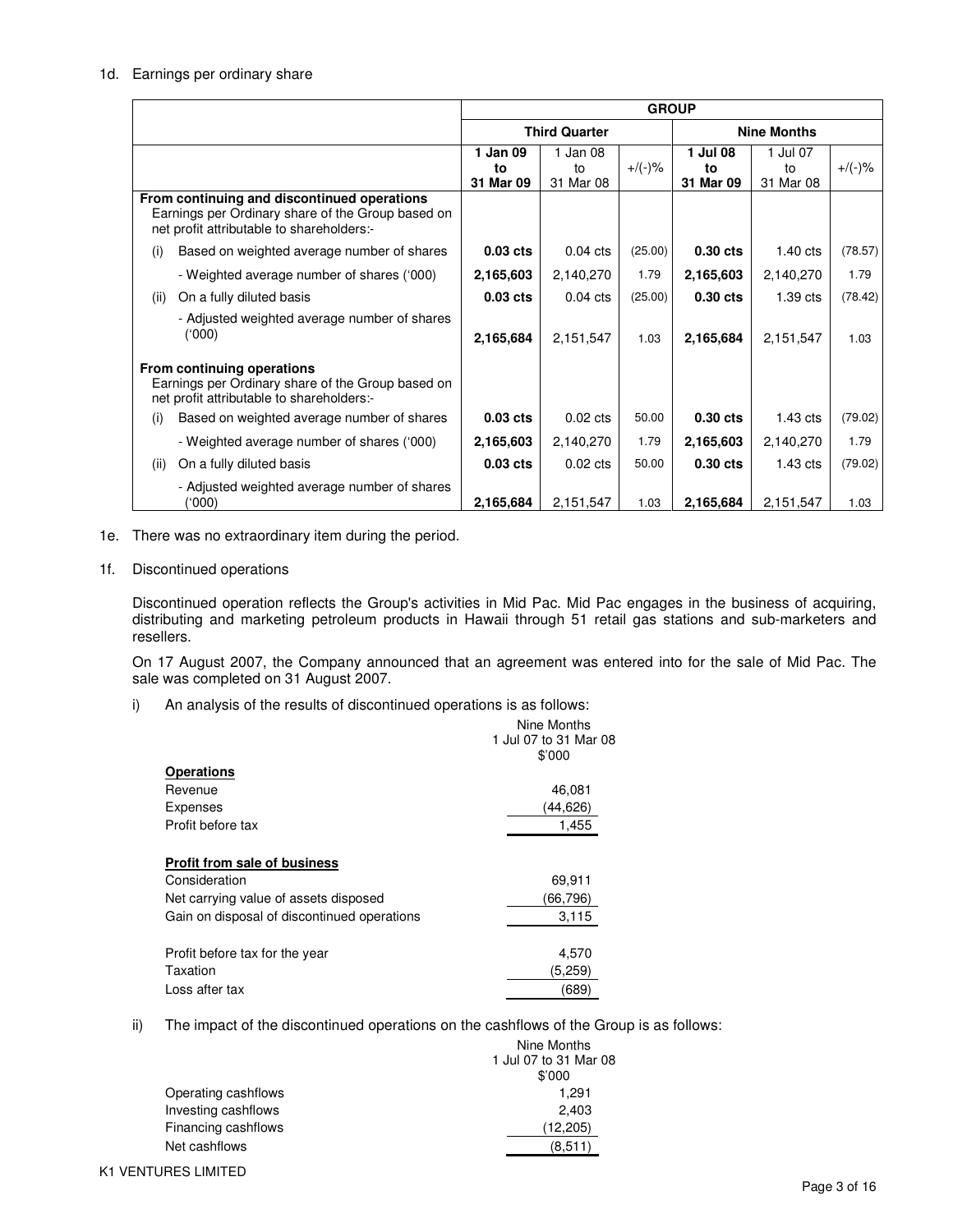## **2. BALANCE SHEETS as at 31 March 2009**

|                                                            | Group     |           |           | Company   |
|------------------------------------------------------------|-----------|-----------|-----------|-----------|
|                                                            | As at     | As at     | As at     | As at     |
|                                                            | 31 Mar 09 | 30 Jun 08 | 31 Mar 09 | 30 Jun 08 |
|                                                            | \$'000    | \$'000    | \$'000    | \$'000    |
| Share capital                                              | 196,437   | 196,437   | 196,437   | 196,437   |
| <b>Reserves</b>                                            | 240,812   | 353,729   | 120,022   | 225,401   |
| Share capital & reserves                                   | 437,249   | 550,166   | 316,459   | 421,838   |
| <b>Minority interests</b>                                  | 56,876    | 50,358    |           |           |
| Capital employed                                           | 494,125   | 600,524   | 316,459   | 421,838   |
| <b>Represented by:</b>                                     |           |           |           |           |
| <b>Fixed assets</b>                                        | 444,680   | 439,394   |           | 2         |
| <b>Subsidiaries</b>                                        |           |           | 288,314   | 287,127   |
| Associated company and joint ventures                      | 51,261    | 39,376    |           |           |
| <b>Available-for-sale investments</b>                      | 114,480   | 177,736   | 20,525    | 20,455    |
| Other assets                                               | 5,148     | 4,468     |           |           |
| Intangibles                                                | 216,052   | 195,740   |           |           |
|                                                            | 831,621   | 856,714   | 308,839   | 307,584   |
| <b>Current assets</b><br><b>Stocks</b><br>Amount due from: | 7,674     | 16,487    |           |           |
| - associated company and joint ventures                    |           | 309       |           |           |
| Debtors                                                    | 9.054     | 18,597    | 43        | 304       |
| Bank balances, deposits & cash                             | 170,809   | 278,504   | 52,796    | 166,247   |
|                                                            | 187,537   | 313,897   | 52,839    | 166,551   |
| <b>Current liabilities</b>                                 |           |           |           |           |
| Creditors<br>Amounts due to:                               | 7,025     | 15,942    | 34,287    | 35,167    |
| - subsidiaries                                             |           |           | 822       | 6,749     |
| - associated company and joint ventures                    | 91        | 428       |           |           |
| Term loans                                                 | 3,028     | 3,065     |           |           |
| Provision for taxation                                     | 40,342    | 60,587    | 2,055     | 2,029     |
|                                                            | 50,486    | 80,022    | 37,164    | 43,945    |
| Net current assets                                         | 137,051   | 233,875   | 15,675    | 122,606   |
| <b>Non-current liabilities</b>                             |           |           |           |           |
| Term loans                                                 | 287,816   | 293,684   |           |           |
| Deferred liabilities                                       | 723       | 4,444     |           |           |
| Deferred taxation                                          | 186,008   | 191,937   | 8,055     | 8,352     |
|                                                            | 474,547   | 490,065   | 8,055     | 8,352     |
| <b>Net assets</b>                                          | 494,125   | 600,524   | 316,459   | 421,838   |
|                                                            |           |           |           |           |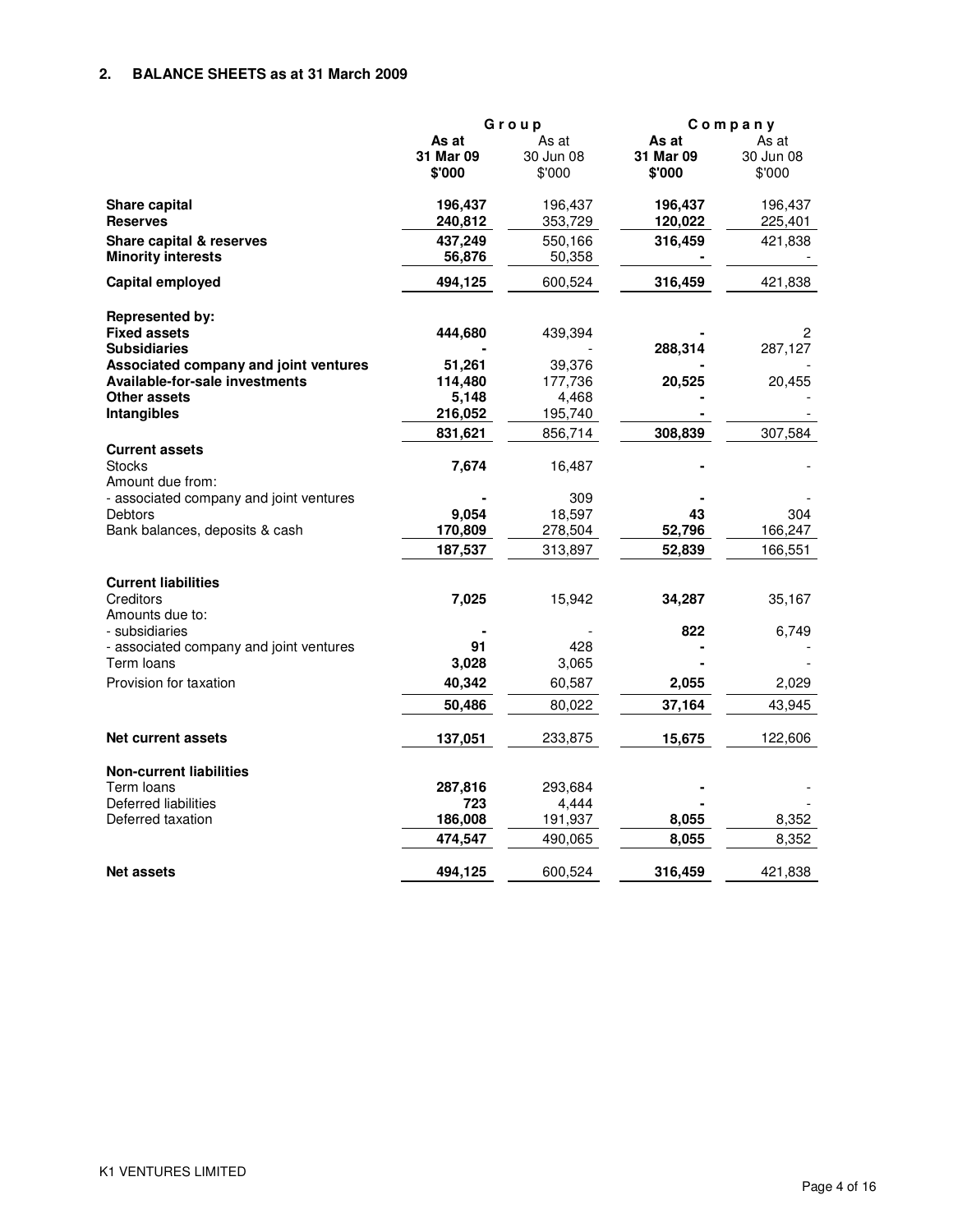### **NOTES TO BALANCE SHEETS**

- 2a. Group's borrowings and debt securities
	- (i) Amount repayable in one year or less, or on demand

| As at 31 Mar 09 |                  | As at 30 Jun 08 |           |  |
|-----------------|------------------|-----------------|-----------|--|
| Secured         | <b>Unsecured</b> | Secured         | Unsecured |  |
| \$'000          | \$'000           | \$'000          | \$'000    |  |
| 3,028           |                  | 3.065           | -         |  |

(ii) Amount repayable after one year

| As at 31 Mar 09 |                  | As at 30 Jun 08 |           |  |
|-----------------|------------------|-----------------|-----------|--|
| <b>Secured</b>  | <b>Unsecured</b> | Secured         | Unsecured |  |
| \$'000          | \$'000           | \$'000          | \$'000    |  |
| 287,816         |                  | 293,684         |           |  |

(iii) Details of any collateral

The term loans pertained to debt financing taken up by Helm and are pledged against the assets of Helm. The net book value of the fixed assets and other assets pledged to financial institutions amounted to \$763 million (June 2008: \$728 million).

### 2b. Net asset value

|                                                  | <b>GROUP</b> |           |           | <b>COMPANY</b> |           |           |  |
|--------------------------------------------------|--------------|-----------|-----------|----------------|-----------|-----------|--|
|                                                  | As at        | As at     |           | As at          | As at     |           |  |
|                                                  | 31 Mar 09    | 30 Jun 08 | $+/(-)$ % | 31 Mar 09      | 30 Jun 08 | $+$ /(-)% |  |
| Net asset value<br>per Ordinary Share #          | \$0.20       | \$0.25    | (20.00)   | \$0.15         | \$0.19    | (21.05)   |  |
| Net tangible asset value<br>per Ordinary Share # | \$0.10       | \$0.16    | (37.50)   | \$0.15         | \$0.19    | (21.05)   |  |

# Based on issued share capital of 2,165,603,003 ordinary shares as at the end of the financial period (June 2008: 2,165,603,003).

### 2c. Balance sheet review

Group shareholders' funds decreased from \$550.2 million as at 30 June 2008 to \$437.2 million as at 31 March 2009. The \$113.0 million decrease was driven by a dividend distribution of \$108.3 million in November 2008 and a downward revaluation of the Group's investment in McMoRan Exploration Co. ("MMR") partially offset by a net increase in translation reserves and retained profits for the period.

Group total assets of \$1,019.2 million at 31 March 2009 were \$151.5 million less than at 30 June 2008. The decrease in total assets was primarily due to a decrease of \$107.7 million in cash principally related to the dividend distribution, the pay down of Helm's term loan, and payment of income taxes. The decrease is further attributed to the reduction in valuation of the Group's investment in MMR partially offset by positive foreign translation adjustments.

Group total liabilities decreased by \$45.1 million to \$525.0 million as of 31 March 2009 compared to \$570.1 million at 30 June 2008. This decrease was driven by the reduction of Helm's term loan and a decrease in the provision for taxation partially offset by foreign translation adjustments.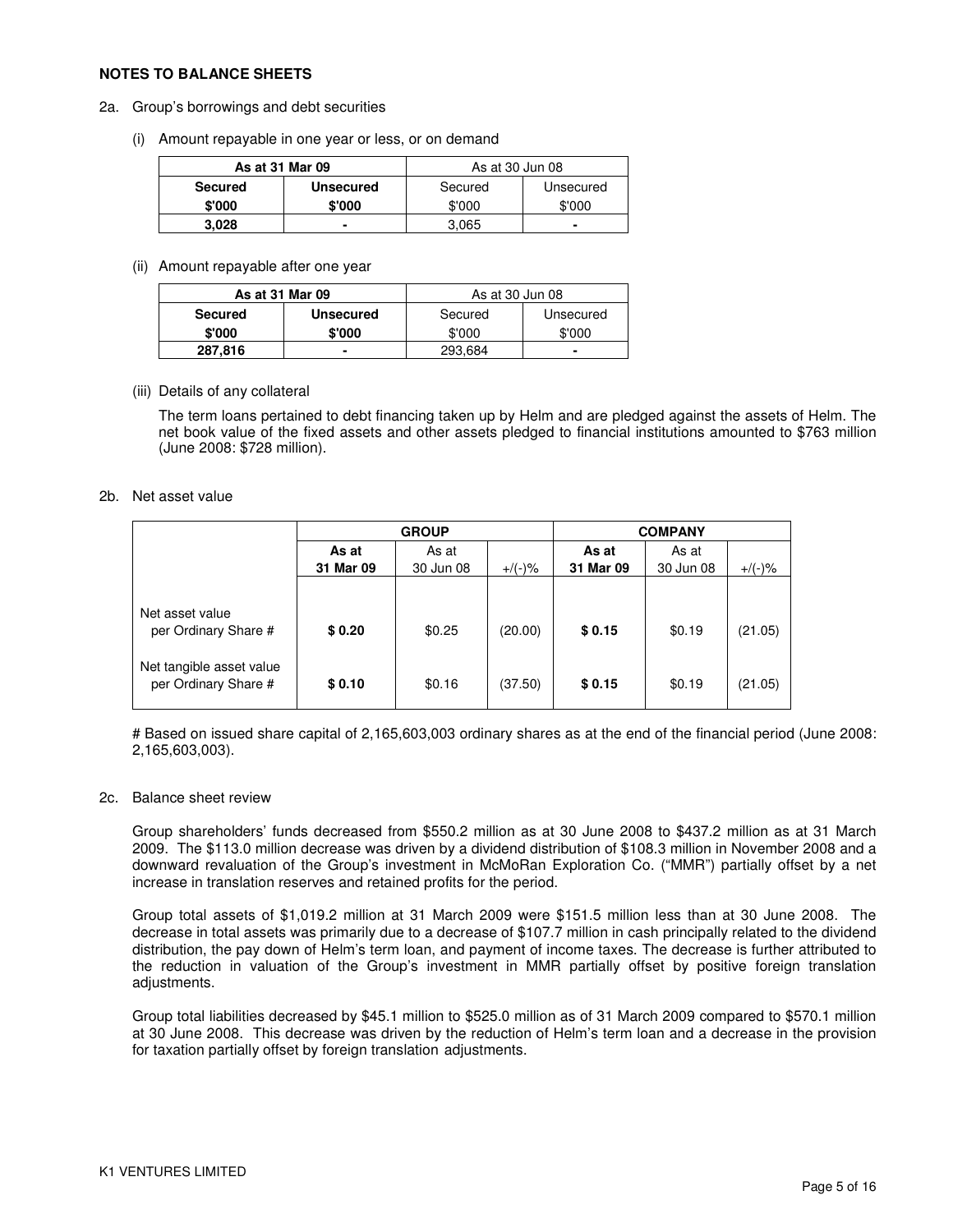### **3. CONSOLIDATED CASHFLOW STATEMENT for the third quarter and nine months ended 31 March 2009**

|                                                                                                    |                | <b>Third Quarter</b> |                   | <b>Nine Months</b>  |                     |
|----------------------------------------------------------------------------------------------------|----------------|----------------------|-------------------|---------------------|---------------------|
|                                                                                                    |                | 1 Jan 09             | 1 Jan 08          | 1 Jul 08            | 1 Jul 07            |
|                                                                                                    | Note           | to                   | to                | to                  | to                  |
|                                                                                                    |                | 31 Mar 09            | 31 Mar 08         | 31 Mar 09           | 31 Mar 08           |
|                                                                                                    |                | \$'000               | \$'000            | \$'000              | \$'000              |
| <b>CASH FLOWS FROM OPERATING ACTIVITIES</b>                                                        |                |                      |                   |                     |                     |
| Operating (loss)/profit                                                                            |                | (2,482)              | 10,157            | 3.116               | 97,880              |
| Adjustments:                                                                                       |                |                      |                   |                     |                     |
| Depreciation and amortisation                                                                      |                | 14,046               | 12,368            | 39.154              | 36,311              |
| Dividend income (non cash)                                                                         |                |                      |                   |                     | (961)               |
| Profit on disposal of subsidiary<br>Loss/(profit) on disposal of fixed assets                      |                | 86                   | (365)<br>119      | (2, 558)            | (3, 115)<br>(6,996) |
| Profit on sale of investments                                                                      |                |                      | (6, 206)          |                     | (60, 766)           |
| Cash flow from operations before changes in working capital                                        |                | 11,650               | 16,073            | 39,712              | 62,353              |
| Working capital changes:                                                                           |                |                      |                   |                     |                     |
| <b>Stocks</b>                                                                                      |                | 1,821                | 996               | 15,328              | (1,769)             |
| Debtors                                                                                            |                | 6,479                | 3,200             | 14,791              | 4,300               |
| Creditors                                                                                          |                | (272)                | (115)             | (12, 622)           | (182)               |
| Translation of foreign subsidiaries and others                                                     |                | 2,472                | (4, 845)          | 4,650               | (11, 203)<br>53,499 |
| Interest paid                                                                                      |                | 22,420<br>(3,287)    | 15,309<br>(6,309) | 61,859<br>(11, 675) | (22, 364)           |
| Income taxes paid                                                                                  |                | (2,315)              | (11, 632)         | (26, 686)           | (16, 759)           |
|                                                                                                    |                |                      |                   | 23,498              |                     |
| Net cash from/(used in) operating activities                                                       |                | 16,818               | (2,632)           |                     | 14,376              |
| <b>CASH FLOWS FROM INVESTING ACTIVITIES</b>                                                        |                |                      |                   |                     |                     |
| Disposal of subsidiary                                                                             | 3a             |                      | 568               |                     | 68,921              |
| Purchase of fixed assets                                                                           |                | (1, 403)             | (51, 569)         | (4, 451)            | (63, 247)           |
| Proceeds from disposal of fixed assets<br>Proceeds from capital distribution of associated company |                | 1,443<br>141         | 3,483             | 12,472<br>3,303     | 22,985<br>43,419    |
| Net proceeds from disposal and capital distribution of investments                                 |                | 1,948                | 6,237             | 1,948               | 106,036             |
| Purchase of investment                                                                             |                | ۰                    | 385               | (246)               | (19, 102)           |
| Net cash from investing activities                                                                 |                | 2,129                | (40, 896)         | 13,026              | 159,012             |
|                                                                                                    |                |                      |                   |                     |                     |
| <b>CASH FLOWS FROM FINANCING ACTIVITIES</b>                                                        |                |                      |                   |                     |                     |
| Proceeds from share issue                                                                          |                |                      | 5,320             |                     | 5,320               |
| Repayment of term loans                                                                            |                | (757)                | 400               | (39, 016)           | (112, 778)          |
| Capital distribution                                                                               |                |                      | (127, 657)        |                     | (127, 657)          |
| Dividend paid to shareholders of the Company                                                       |                | $\blacksquare$       | (64, 968)         | (108,280)           | (64, 968)           |
| Net cash used in financing activities                                                              |                | (727)                | (186, 905)        | (147, 296)          | (300, 083)          |
| Net increase/(decrease) in cash and cash equivalents                                               |                | 18,190               | (230, 433)        | (110, 772)          | (126, 695)          |
| Cash and cash equivalents as at beginning of period                                                |                | 151,332              | 403,376           | 277,799             | 305,795             |
| Effects of exchange rate changes on cash and cash                                                  |                |                      |                   |                     |                     |
| equivalents                                                                                        |                | 1,287                | (4,581)           | 3,782               | (10, 738)           |
| Cash and cash equivalents at end of period                                                         | 3b             | 170,809              | 168,362           | 170,809             | 168,362             |
| <b>Restricted cash</b>                                                                             | 3 <sub>b</sub> |                      | 1,413             |                     | 1,413               |
|                                                                                                    |                | 170,809              | 169,775           | 170,809             | 169,775             |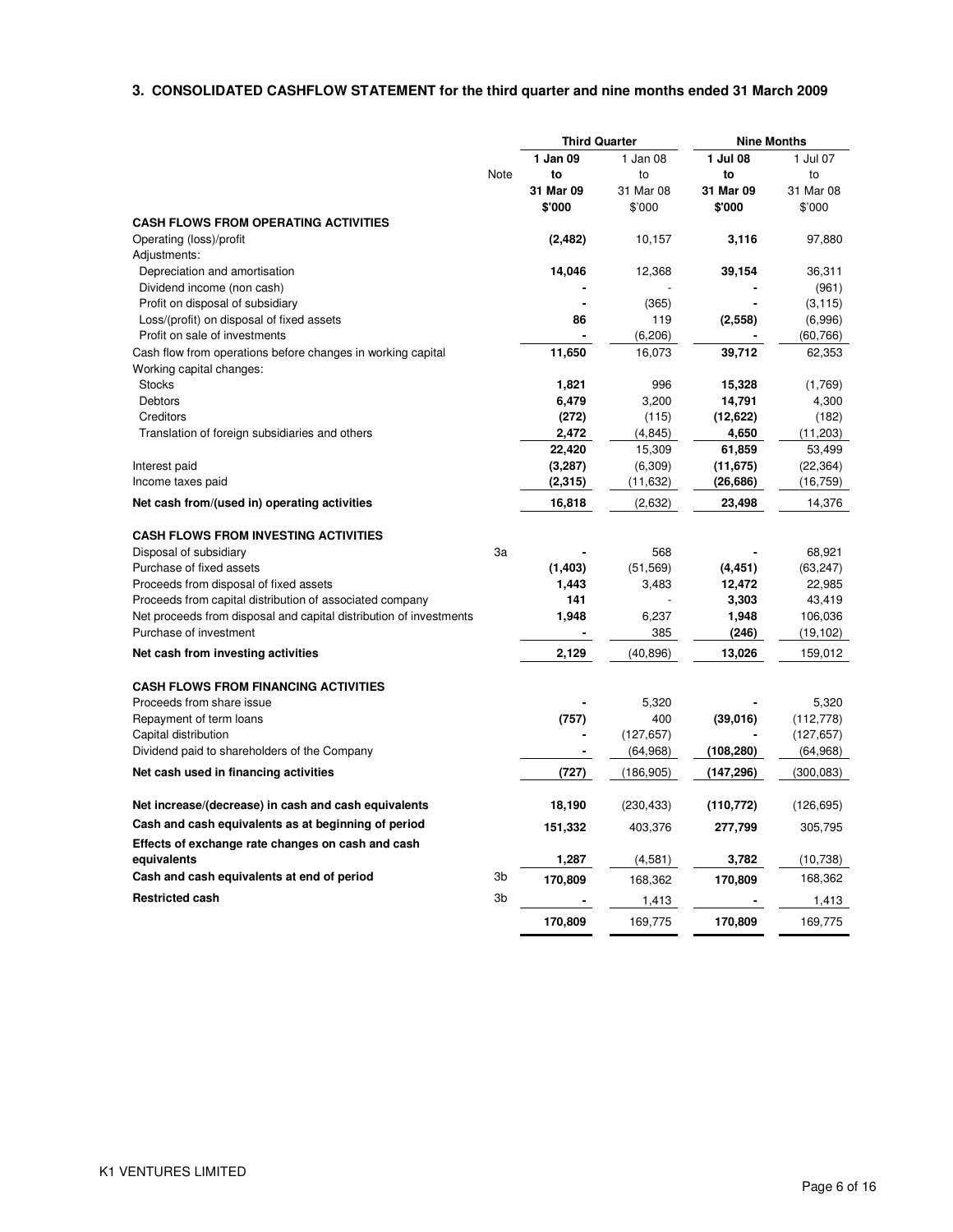## **NOTES TO CONSOLIDATED CASHFLOW STATEMENT**

## 3a. Disposal of subsidiary

The fair values of net assets and liabilities of a subsidiary disposed were as follows:

|                                            | Nine Months           |
|--------------------------------------------|-----------------------|
|                                            | 1 Jul 07 to 31 Mar 08 |
|                                            | \$'000                |
| <b>Fixed assets</b>                        | (37,933)              |
| Intangibles                                | (13,029)              |
| Other assets                               | (564)                 |
| Debtors                                    | (7, 489)              |
| Stock                                      | (10, 847)             |
| Bank balances and cash                     | (990)                 |
| Creditors                                  | 9,809                 |
| Provision for taxation                     | 165                   |
| Deferred taxation                          | (308)                 |
| Deferred liabilities                       | 2,113                 |
| Foreign exchange translation reserves      | (7,723)               |
|                                            | (66,796)              |
| Net profit on disposal                     | (3, 115)              |
| Sales Proceeds                             | (69.911)              |
| Add: Bank balance and cash disposed        | 990                   |
| Cash flow on disposal net of cash disposed | (68, 921)             |

## 3b. Bank balances, deposits and cash

|                                                                                                | 1 Jul 08<br>to<br>31 Mar 09<br>\$'000 | 1 Jul 07<br>to<br>31 Mar 08<br>\$'000 |
|------------------------------------------------------------------------------------------------|---------------------------------------|---------------------------------------|
| Bank balances, deposits and cash<br>Deposits with related parties<br>Cash and cash equivalents | 66,089<br>104,720<br>170,809          | 159,027<br>9,335<br>168,362           |
| Restricted cash held under escrow                                                              | 170,809                               | 1,413<br>169,775                      |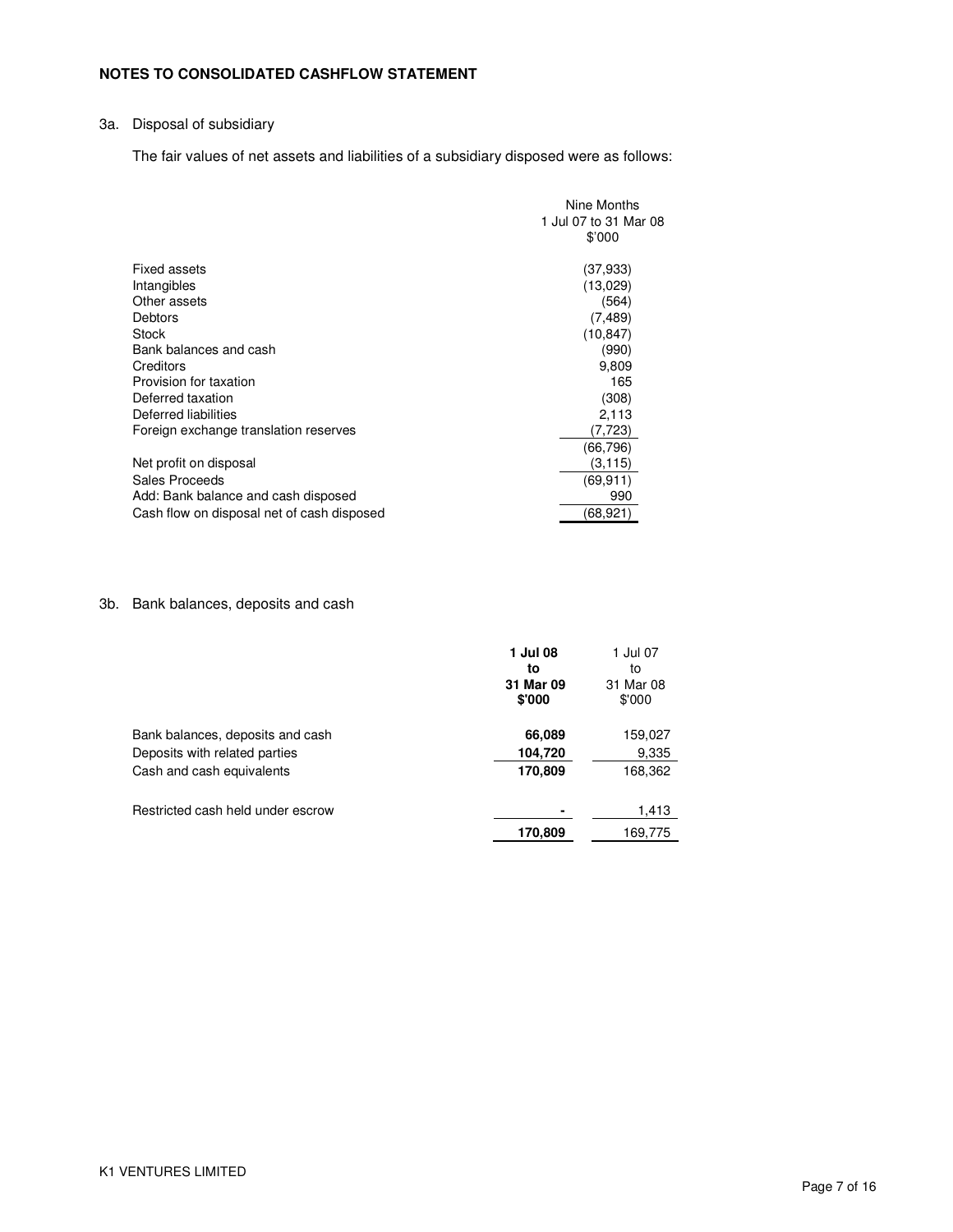## **4. STATEMENTS OF CHANGES IN EQUITY**

4a. Group Statement of Changes in Equity for the third quarter and nine months ended 31 March 2009

|                                          | Attributable to equity holders of the Company |                 |                    |                 |                 |                  |            |
|------------------------------------------|-----------------------------------------------|-----------------|--------------------|-----------------|-----------------|------------------|------------|
|                                          |                                               |                 | Foreign            |                 |                 |                  |            |
|                                          |                                               |                 | <b>Exchange</b>    |                 | <b>Share</b>    |                  |            |
|                                          | <b>Share</b>                                  | Capital         | <b>Translation</b> | Revenue         | Capital &       | <b>Minority</b>  | Capital    |
|                                          | Capital                                       | <b>Reserves</b> | <b>Account</b>     | <b>Reserves</b> | <b>Reserves</b> | <b>Interests</b> | Employed   |
|                                          | \$'000                                        | \$'000          | \$'000             | \$'000          | \$'000          | \$'000           | \$'000     |
| 2009                                     |                                               |                 |                    |                 |                 |                  |            |
| As at 1 July 2008                        | 196,437                                       | 48,493          | (56, 998)          | 362,234         | 550,166         | 50,358           | 600,524    |
| Fair value changes on                    |                                               |                 |                    |                 |                 |                  |            |
| available-for-sale investment            |                                               | (35,081)        |                    |                 | (35,081)        |                  | (35,081)   |
| Fair value changes on cashflow hedges    |                                               | 353             |                    |                 | 353             |                  | 353        |
| Exchange differences arising on          |                                               |                 |                    |                 |                 |                  |            |
| consolidation                            |                                               |                 | 14,503             |                 | 14,503          | 2,621            | 17,124     |
| Currency translation gain transferred to |                                               |                 |                    |                 |                 |                  |            |
| profit and loss account                  |                                               |                 | (9)                |                 | (9)             |                  | (9)        |
| Net (loss)/gain not recognised in        |                                               |                 |                    |                 |                 |                  |            |
| profit & loss account                    |                                               | (34, 728)       | 14,494             |                 | (20, 234)       | 2,621            | (17, 613)  |
| Profit for the period                    |                                               |                 |                    | 5,917           | 5,917           | 690              | 6,607      |
| Dividend paid                            |                                               |                 |                    | (108, 280)      | (108, 280)      |                  | (108, 280) |
| As at 31 December 2008                   | 196,437                                       | 13,765          | (42, 504)          | 259,871         | 427,569         | 53,669           | 481,238    |
| Fair value changes on                    |                                               |                 |                    |                 |                 |                  |            |
| available-for-sale investment            |                                               | (10, 219)       |                    |                 | (10, 219)       |                  | (10, 219)  |
| Fair value changes on cashflow hedges    |                                               | (50)            |                    |                 | (50)            |                  | (50)       |
| Exchange differences arising on          |                                               |                 |                    |                 |                 |                  |            |
| consolidation                            |                                               |                 | 19,311             |                 | 19,311          | 3,481            | 22,792     |
| Net (loss)/gain not recognised in        |                                               |                 |                    |                 |                 |                  |            |
| profit & loss account                    |                                               | (10, 269)       | 19,311             |                 | 9,042           | 3,481            | 12,523     |
| Profit/(loss) for the period             |                                               |                 |                    | 638             | 638             | (274)            | 364        |
| As at 31 March 2009                      | 196,437                                       | 3,496           | (23, 193)          | 260,509         | 437,249         | 56,876           | 494.125    |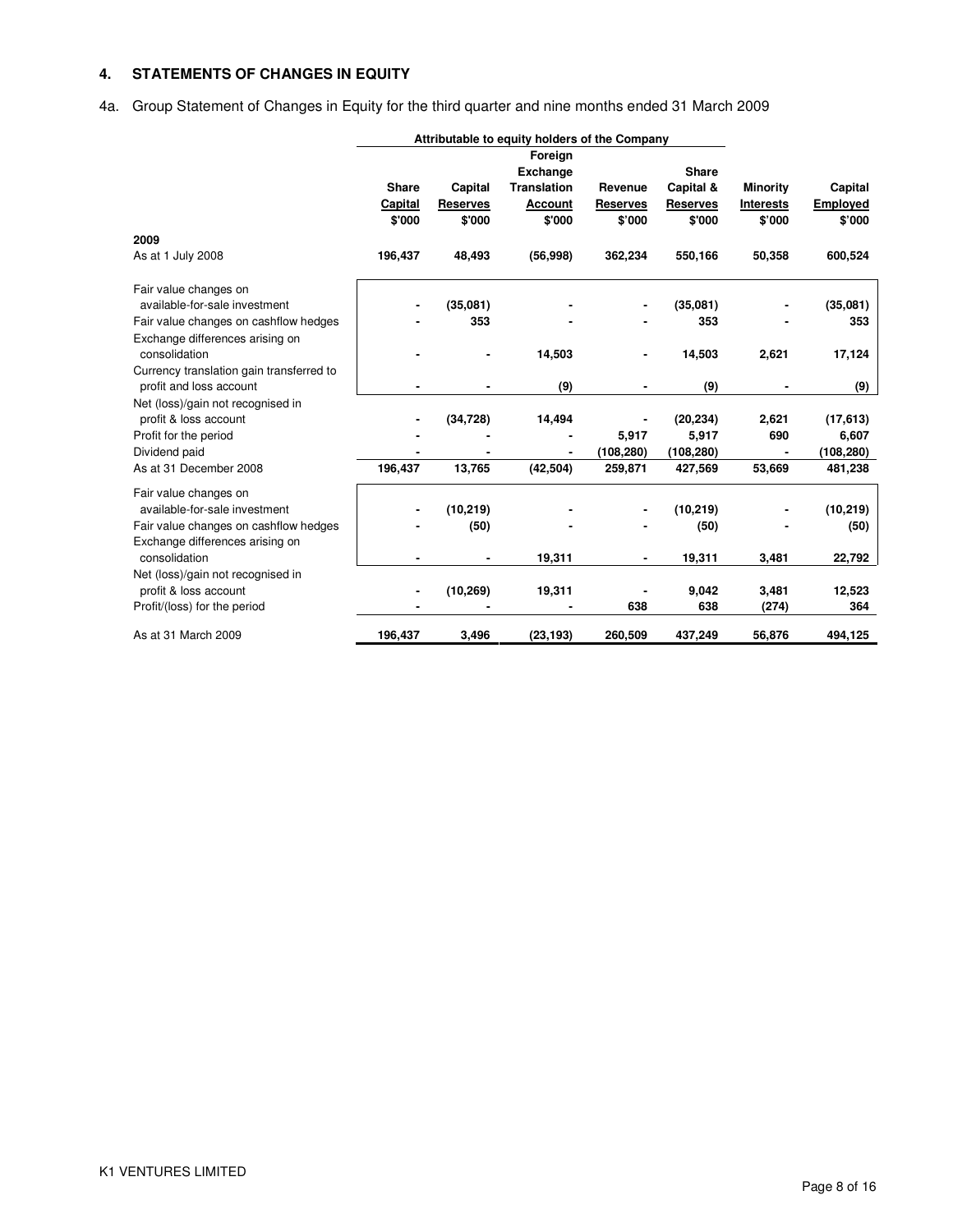|                                                                                                                                                 | Attributable to equity holders of the Company |                                      |                                                                              |                                      |                                                        |                                        |                               |
|-------------------------------------------------------------------------------------------------------------------------------------------------|-----------------------------------------------|--------------------------------------|------------------------------------------------------------------------------|--------------------------------------|--------------------------------------------------------|----------------------------------------|-------------------------------|
|                                                                                                                                                 | <b>Share</b><br>Capital<br>\$'000             | Capital<br><b>Reserves</b><br>\$'000 | Foreign<br><b>Exchange</b><br><b>Translation</b><br><b>Account</b><br>\$'000 | Revenue<br><b>Reserves</b><br>\$'000 | <b>Share</b><br>Capital &<br><b>Reserves</b><br>\$'000 | <b>Minority</b><br>Interests<br>\$'000 | Capital<br>Employed<br>\$'000 |
| 2008                                                                                                                                            |                                               |                                      |                                                                              |                                      |                                                        |                                        |                               |
| As at 1 July 2007                                                                                                                               | 318,774                                       | 43,084                               | (37, 553)                                                                    | 355,023                              | 679,328                                                | 48,414                                 | 727,742                       |
| Fair value changes on<br>available-for-sale investments<br>Fair value gain realised and transferred                                             |                                               | 27,646                               |                                                                              |                                      | 27,646                                                 |                                        | 27,646                        |
| to profit and loss account upon disposal<br>of investment                                                                                       |                                               | (28, 176)                            |                                                                              |                                      | (28, 176)                                              |                                        | (28, 176)                     |
| Fair value changes on cashflow hedges<br>Exchange differences arising on<br>consolidation                                                       |                                               | (676)                                | (19, 579)                                                                    |                                      | (676)<br>(19, 579)                                     | (2,952)                                | (676)<br>(22, 531)            |
| Currency translation loss and transferred<br>to profit and loss account                                                                         |                                               |                                      | 7,684                                                                        |                                      | 7,684                                                  |                                        | 7,684                         |
| Net loss not recognised in<br>profit and loss account<br>Profit for the period                                                                  |                                               | (1,206)                              | (11, 895)                                                                    | 29,090                               | (13, 101)<br>29,090                                    | (2,952)<br>7,118                       | (16, 053)<br>36,208           |
| As at 31 December 2007                                                                                                                          | 318,774                                       | 41,878                               | (49, 448)                                                                    | 384,113                              | 695,317                                                | 52,580                                 | 747,897                       |
| Fair value changes on<br>available-for-sale investments<br>Fair value gain realised and transferred<br>to profit and loss account upon disposal |                                               | 16,722                               |                                                                              |                                      | 16,722                                                 |                                        | 16,722                        |
| of investment<br>Fair value changes on cashflow hedges                                                                                          |                                               | (764)<br>(464)                       |                                                                              |                                      | (764)<br>(464)                                         |                                        | (764)<br>(464)                |
| Exchange differences arising on<br>consolidation                                                                                                |                                               |                                      | (14, 940)                                                                    |                                      | (14, 940)                                              | (2, 335)                               | (17, 725)                     |
| Currency translation loss transferred to<br>profit and loss account<br>Net gain/(loss) not recognised in                                        |                                               |                                      | 39                                                                           | $\overline{a}$                       | 39                                                     |                                        | 39                            |
| profit & loss account<br>Profit for the period                                                                                                  |                                               | 15,494                               | (14, 901)                                                                    | 902                                  | 593<br>902                                             | (2, 335)<br>74                         | (1,742)<br>976                |
| Dividend paid                                                                                                                                   |                                               |                                      |                                                                              | (64, 968)                            | (64, 968)                                              |                                        | (64, 968)                     |
| Capital distribution<br>Shares issued                                                                                                           | (127, 657)<br>5,320                           |                                      |                                                                              |                                      | (127, 657)<br>5,320                                    |                                        | (127, 657)<br>5,320           |
| As at 31 March 2008                                                                                                                             | 196,437                                       | 57,372                               | (64, 349)                                                                    | 320,047                              | 509,507                                                | 50,319                                 | 559,826                       |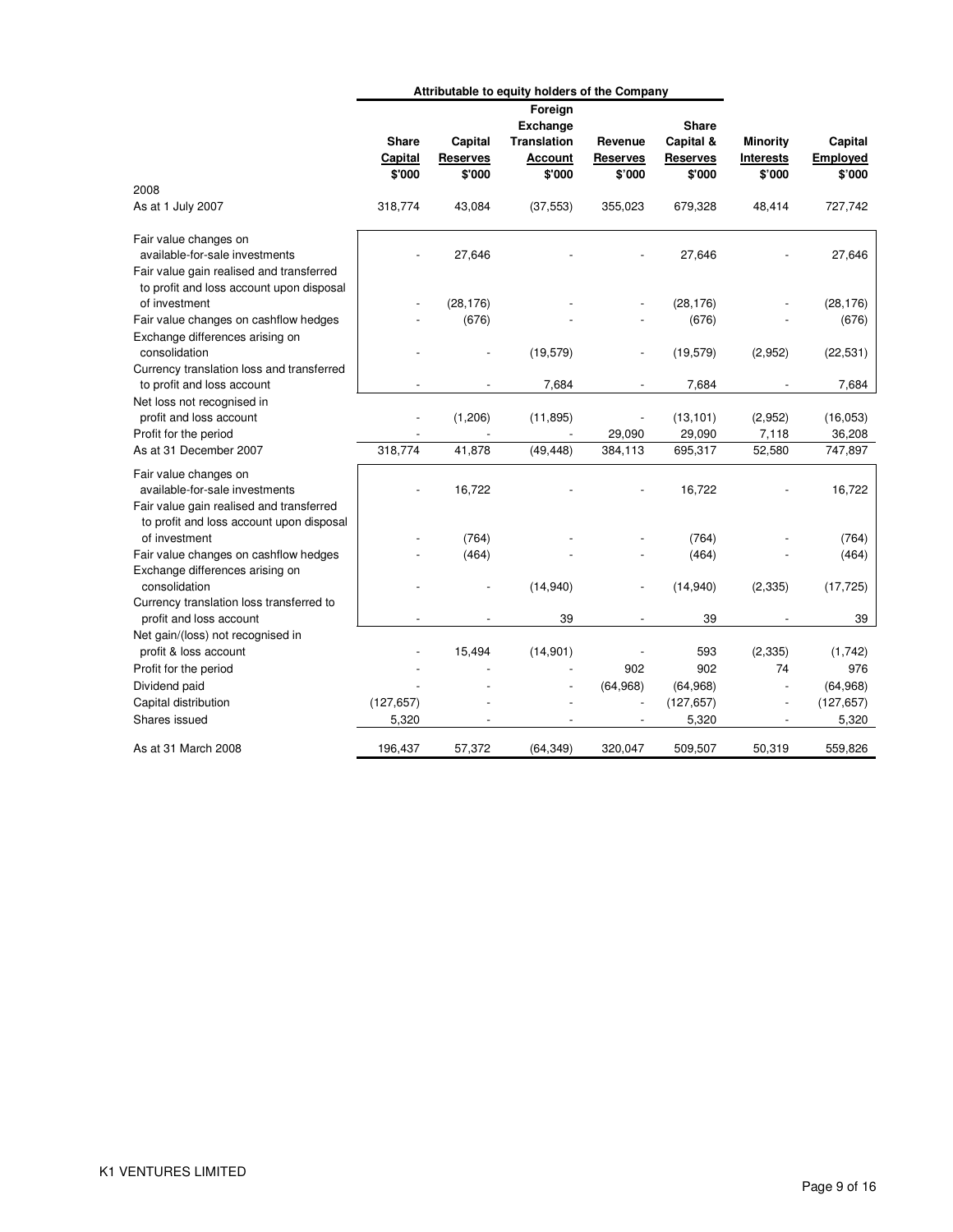4b. Company Statement of Changes in Equity for the third quarter and nine months ended 31 March 2009

|                                                                                                                                                       | Share<br>Capital<br>\$'000 | Capital<br><b>Reserves</b><br>\$'000 | Revenue<br><b>Reserves</b><br>\$'000 | Total<br>$\frac{1}{2000}$                        |
|-------------------------------------------------------------------------------------------------------------------------------------------------------|----------------------------|--------------------------------------|--------------------------------------|--------------------------------------------------|
| 2009                                                                                                                                                  |                            |                                      |                                      |                                                  |
| As at 1 July 2008                                                                                                                                     | 196,437                    | 5,351                                | 220,050                              | 421,838                                          |
| Fair value changes on available-<br>for-sale investments                                                                                              |                            | 49                                   |                                      | 49                                               |
| Profit for the period<br>Dividend paid<br>As at 31 December 2008                                                                                      | 196,437                    | 49<br>5,400                          | 2,650<br>(108, 280)<br>114,420       | 49<br>2,650<br>(108, 280)<br>316,257             |
|                                                                                                                                                       |                            |                                      |                                      |                                                  |
| Fair value changes on available-<br>for-sale investments                                                                                              |                            | 73                                   |                                      | 73                                               |
| Profit for the period                                                                                                                                 |                            | 73                                   | 129                                  | 73<br>129                                        |
| As at 31 March 2009                                                                                                                                   | 196,437                    | 5,473                                | 114,549                              | 316,459                                          |
| 2008                                                                                                                                                  |                            |                                      |                                      |                                                  |
| As at 1 July 2007                                                                                                                                     | 318,774                    | 6,211                                | 257,216                              | 582,201                                          |
| Fair value changes on available-<br>for-sale investment<br>Fair value gain realised and<br>transferred to profit and loss<br>account upon disposal of |                            | 6,824                                |                                      | 6,824                                            |
| investment                                                                                                                                            |                            | (5, 185)                             |                                      | (5, 185)                                         |
| Profit for the period                                                                                                                                 |                            | 1,639                                | 27,064                               | 1,639<br>27,064                                  |
| As at 31 December 2007                                                                                                                                | 318,774                    | 7.850                                | 284,280                              | 610,904                                          |
| Fair value gain realised and<br>transferred to profit and loss<br>account upon disposal of<br>investment                                              |                            | (764)                                |                                      | (764                                             |
| Profit for the period<br>Dividend paid<br>Capital distribution<br>Shares issued                                                                       | (127, 657)<br>5,320        | (764)                                | 465<br>(64, 968)                     | (764)<br>465<br>(64, 968)<br>(127, 657)<br>5.320 |
| As at 31 March 2008                                                                                                                                   | 196,437                    | 7,086                                | 219,777                              | 423,300                                          |

#### 4c. Share capital

Since 30 June 2008, no shares were issued by virtue of the exercise of options to take up unissued shares of the Company. As at 31 March 2009, there were unexercised options for 140,000 (June 2008: 215,000) of unissued ordinary shares under the Keppel Marine Share Option Scheme 1990.

The issued share capital of the Company as at 31 March 2009 was 2,165,603,003 ordinary shares.

As at 31 March 2009, the Company was not holding any treasury shares.

### **5. AUDIT**

The financial statements have not been audited nor reviewed by the Company's auditors.

### **6. AUDITORS' REPORT**

Not applicable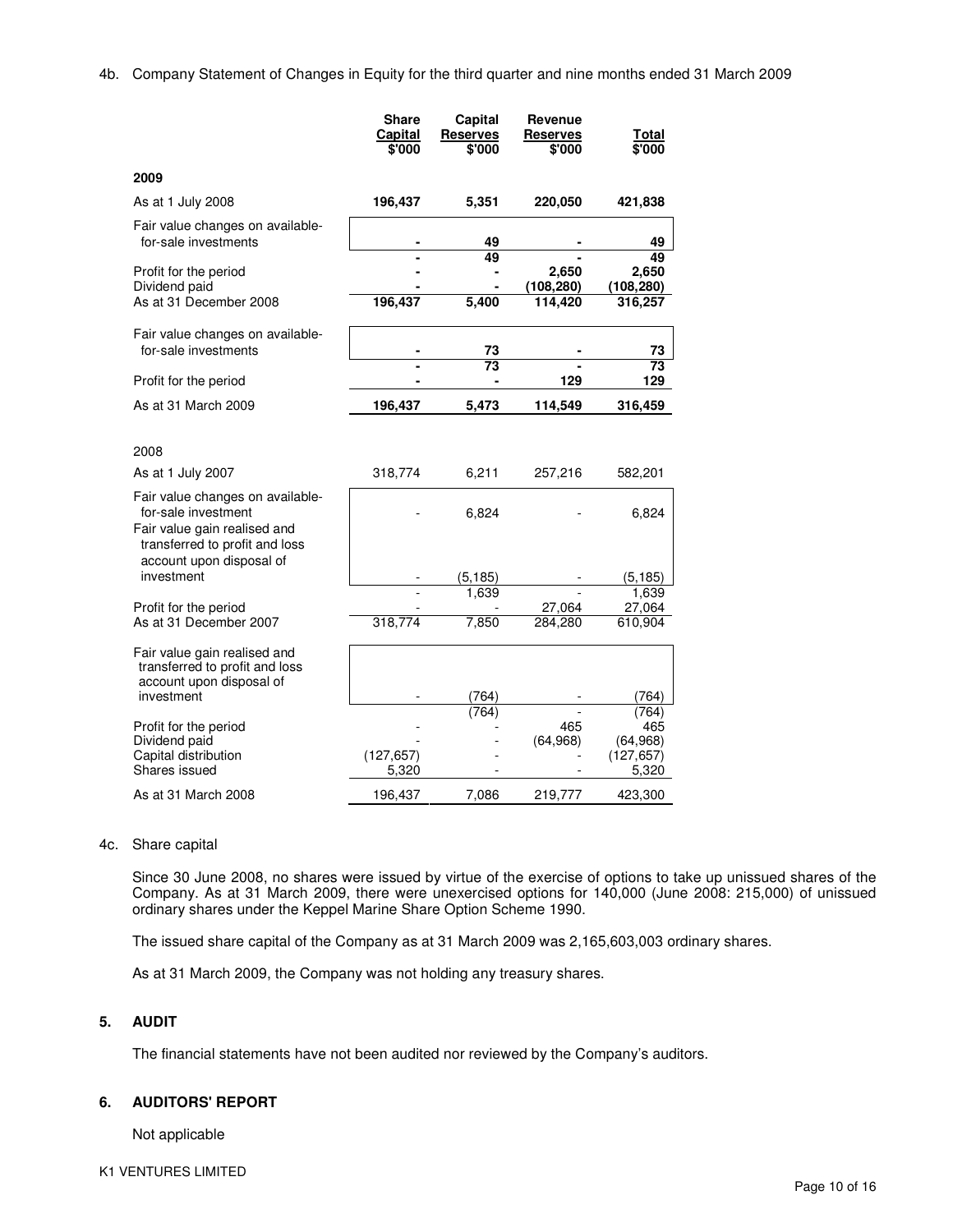## **7. ACCOUNTING POLICIES**

The Group has applied the same accounting policies and methods of computation in the financial statements for the current financial period compared with those of the audited financial statements as at 30 June 2008.

### **8. CHANGES IN THE ACCOUNTING POLICIES**

Not applicable.

### **9. REVIEW OF GROUP PERFORMANCE**

Group revenue from continuing operations was \$18.9 million for 3Q FY2009 and \$71.8 million for the nine months ended 31 March 2009 as compared to \$32.6 million and \$207.3 million for the corresponding periods last year. The decline in revenue for the third quarter was driven by decreases in the proceeds from the sale of investments, Helm's leasing revenue, and interest income from fixed deposits. The decrease in revenue for the first nine months was mainly attributable to the prior year sale of DM&E, which accounted for \$93.8 million in revenue, a decrease in Helm's leasing revenue, and lower interest income from fixed deposits.

Group loss before tax from continuing operations was \$2.1 million for 3Q FY2009 and profit before tax of \$5.9 million for the nine months ended 31 March 2009 as compared to profits before tax of \$1.6 million and \$66.3 million for the corresponding periods last year. The decline in profit before tax for the third quarter was driven by a decrease in revenue as explained above partially offset by lower finance expenses and foreign exchange movements. The decrease in profit before tax for the first nine months was mainly attributable to the gain on the prior year sale of DM&E of \$49.2 million, lower leasing revenue, partially offset by lower finance expenses, improved results from Helm's associated company and joint ventures, and foreign exchange movements.

The Group's EBITDA from continuing operations for 3Q FY2009 and the nine months ended 31 March 2009 was \$14.8 million and \$56.2 million as compared to \$19.3 million and \$123.2 million in the corresponding periods last year, respectively. The decrease in EBITDA for the first nine months was driven in most part by the gain on the prior year sale of DM&E and lower leasing revenue from Helm.

Profit attributable to shareholders from continuing operations for 3Q FY2009 and for the nine months ended 31 March 2009 was \$0.6 million and \$6.6 million, respectively, as compared to \$0.3 million and \$30.7 million in the prior corresponding periods.

Basic earnings per share for the nine months ended 31 March 2009 decreased to 0.30 cents from 1.40 cents.

In the opinion of the Directors, no factor has arisen between 31 March 2009 and the date of this report which would materially affect the results of the Group and the Company for the period just ended.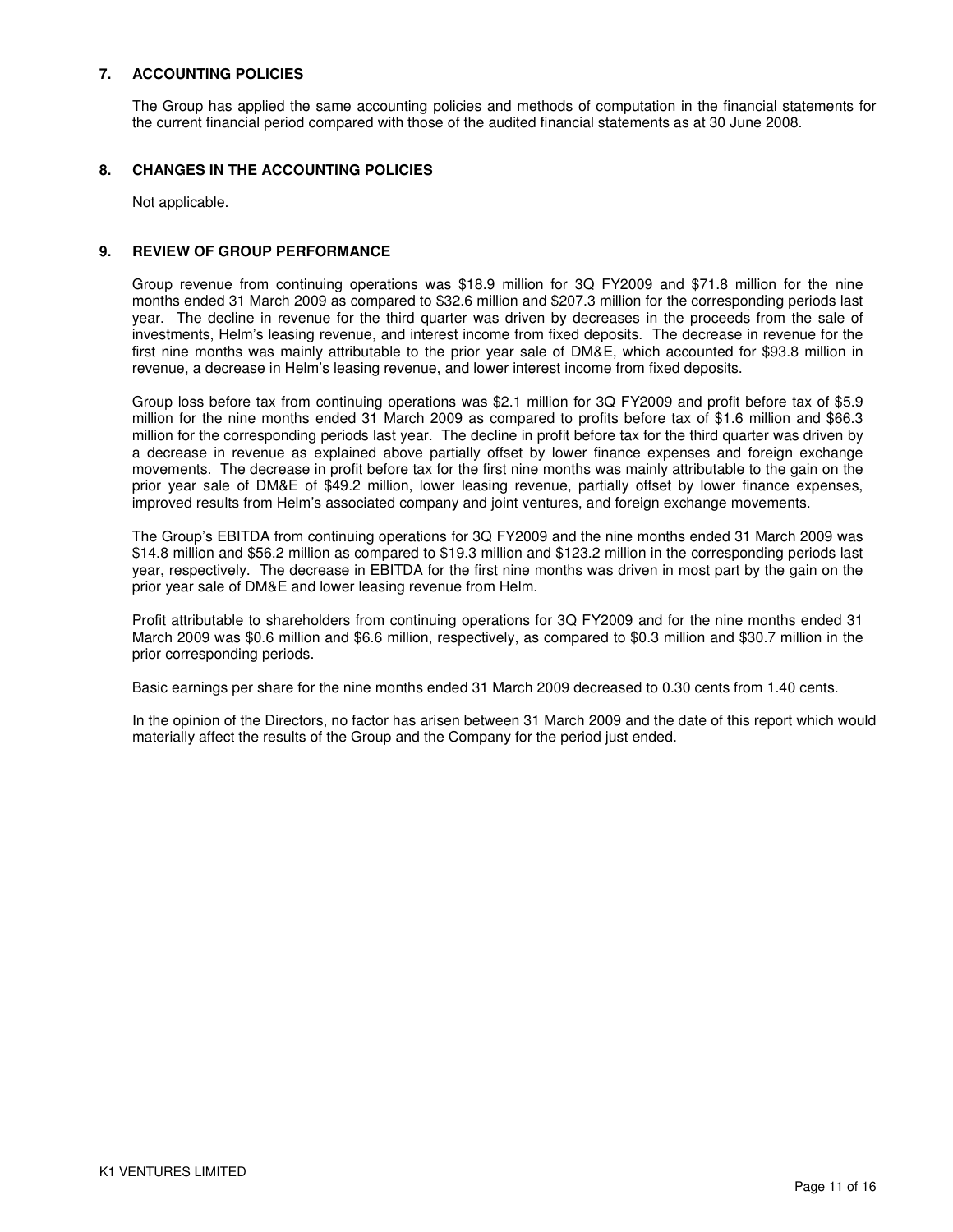### **10. VARIANCE FROM PROSPECT STATEMENT**

No material variance from previous statement.

## **11. PROSPECTS**

The Group's operating subsidiary, Helm Holding Corporation, is expected to continue to see weakness in rail traffic volumes.

Management will continue to be pro-active with the current investments and focus on shareholder value enhancement.

## **12. DIVIDEND/CAPITAL DISTRIBUTION**

12a. Current Financial Period Reported On

Any dividend recommended for the current financial period reported on? No

12b. Corresponding Period of the Immediately Preceding Financial Year

Any dividend declared for the corresponding period of the immediately preceding financial year? No

12c. Date Payable

Not applicable

12d. Books Closure Date

Not applicable

12e. If no dividend has been declared/recommended, a statement to that effect.

No dividend has been declared for the quarter ended 31 March 2009.

For the year ended 30 June 2008, the Board of Directors had recommended a tax exempt one-tier final dividend of 5 cents per share. The dividend has been approved by shareholders at the Annual General Meeting held on 31 October 2008. The dividend has been paid to the shareholders on 18 November 2008.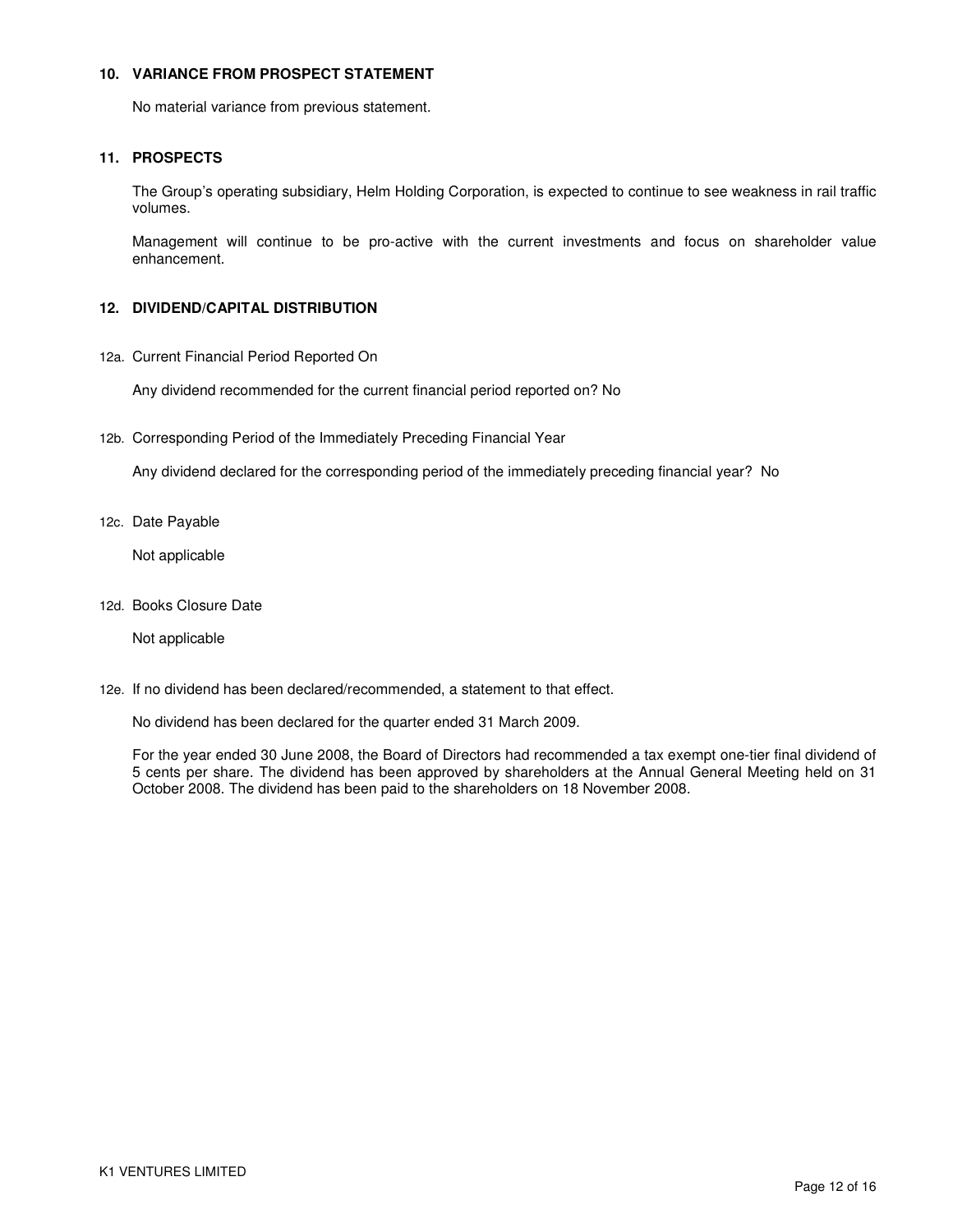#### **13. SEGMENT ANALYSIS**

#### **BUSINESS SEGMENT**

The Group has segmented its continuing operations into Transportation Leasing and Investments. The Transportation Leasing segment represents Helm's locomotive and railcar leasing business in North America. The Group's Investment activities consist of the Group's investments in quoted and unquoted investments.

The Group's energy-related investments from continuing operations have been classified under the Investment segment. They were classified under the Energy segment in previous years. The comparative segment analysis has also been reclassified to be consistent with the existing segment reporting.

Discontinued Operations reflects the Group's activities in Mid Pac, the retail gasoline operations in Hawaii, which was disposed on 31 August 2007.

Nine months ended 31 March 2009

|                                                                                                                                  | Transportation<br>Leasing<br>\$'000 | Investments<br>\$'000   | Total<br>\$'000             |
|----------------------------------------------------------------------------------------------------------------------------------|-------------------------------------|-------------------------|-----------------------------|
| Revenue                                                                                                                          | 70,246                              | 1,569                   | 71,815                      |
| <b>Results</b><br>Operating profit<br>Finance expenses<br>Foreign exchange gain<br>Share of results of<br>associated company and | 4,649<br>(11, 163)                  | (1,533)<br>(1)<br>3,782 | 3,116<br>(11, 164)<br>3,782 |
| joint ventures                                                                                                                   | 10,119                              |                         | 10,119                      |
| Profit before taxation                                                                                                           | 3,605                               | 2,248                   | 5,853                       |
| <b>Other information</b><br>Segment assets<br>Investment in<br>associated company and                                            | 711,770                             | 251,801                 | 963,571                     |
| joint ventures                                                                                                                   | 51,261                              |                         | 51,261                      |
| Tax recoverable                                                                                                                  |                                     | 3.011                   | 3,011                       |
| Total                                                                                                                            | 763,031                             | 254,812                 | 1,017,843                   |
| Segment liabilities<br>Net tax provision &                                                                                       | 297,668                             | 1,015                   | 298,683                     |
| deferred taxation                                                                                                                | 177,968                             | 47,067                  | 225,035                     |
| Total                                                                                                                            | 475,636                             | 48,082                  | 523,718                     |
| Net assets                                                                                                                       | 287,395                             | 206,730                 | 494,125                     |
| Capital expenditure<br>Depreciation and                                                                                          | 4,451                               |                         | 4,451                       |
| amortisation                                                                                                                     | (39, 139)                           | (15)                    | (39, 154)                   |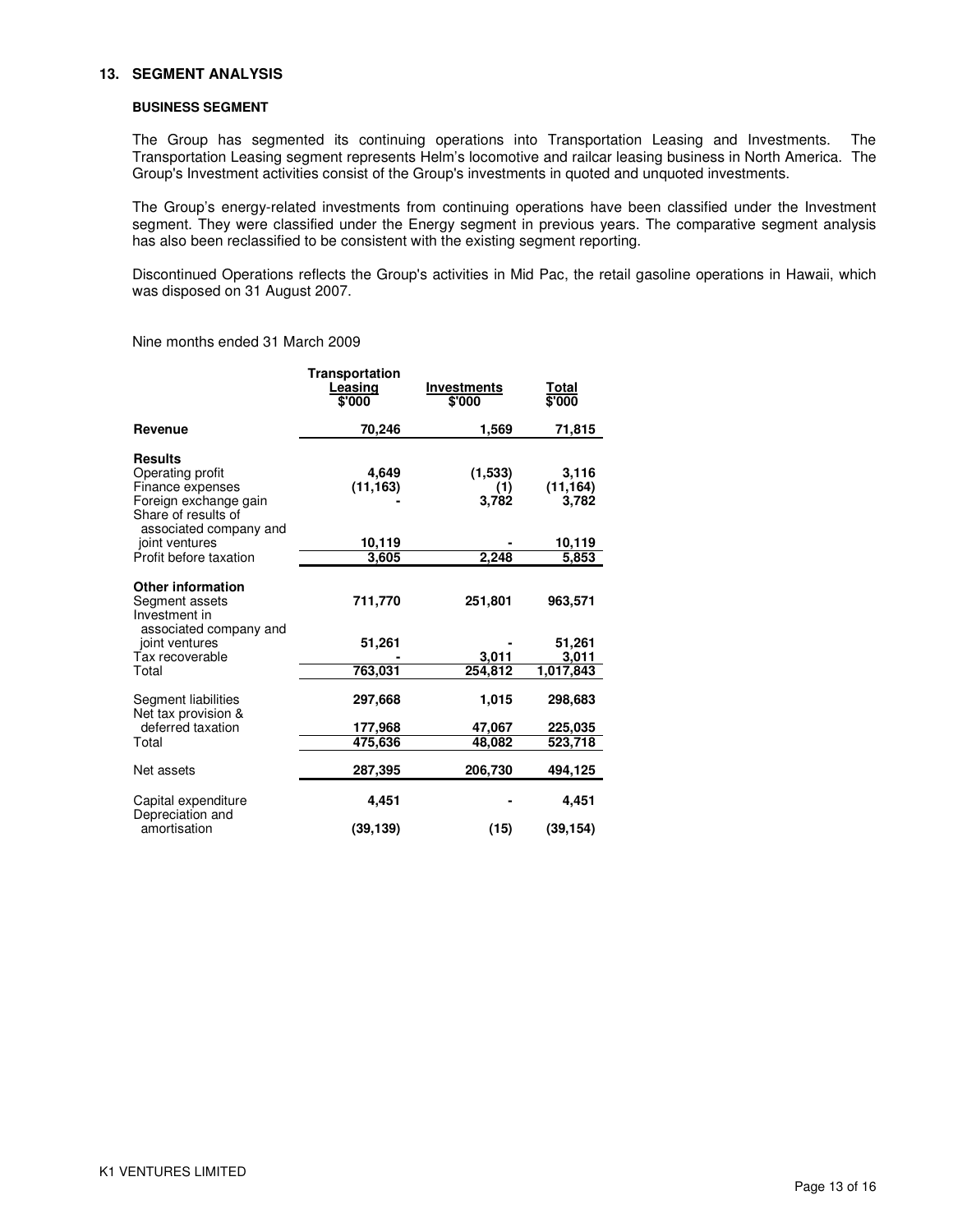#### Nine months ended 31 March 2008

|                                                                                                                                  | <b>Continuing Operations</b>        |                       |                                  | Discontinued<br>Operation | Total<br>Operations              |  |
|----------------------------------------------------------------------------------------------------------------------------------|-------------------------------------|-----------------------|----------------------------------|---------------------------|----------------------------------|--|
|                                                                                                                                  | Transportation<br>Leasing<br>\$'000 | Investments<br>\$'000 | Total<br>\$'000                  | Midpac<br>\$'000          | \$'000                           |  |
| Revenue                                                                                                                          | 189,060                             | 18,235                | 207,295                          | 115,992                   | 323,287                          |  |
| <b>Results</b><br>Operating profit<br>Finance expenses<br>Foreign exchange loss<br>Share of results of<br>associated company and | 78.602<br>(21, 132)                 | 14,708<br>(10, 738)   | 93,310<br>(21, 132)<br>(10, 738) | 4,570                     | 97,880<br>(21, 132)<br>(10, 738) |  |
| joint ventures                                                                                                                   | 4,861                               |                       | 4,861                            |                           | 4,861                            |  |
| Profit before taxation                                                                                                           | 62,331                              | 3,970                 | 66,301                           | 4,570                     | 70,871                           |  |
| <b>Other information</b><br>Segment assets<br>Investment in<br>associated company and                                            | 698,346                             | 373,471               | 1,071,817                        |                           | 1,071,817                        |  |
| joint ventures                                                                                                                   | 38,344                              |                       | 38.344                           |                           | 38,344                           |  |
| Tax recoverable<br>Total                                                                                                         | 736,690                             | 111<br>264,557        | 111<br>1,110,272                 | $\blacksquare$            | 111<br>1,110,272                 |  |
| Segment liabilities<br>Net tax provision &                                                                                       | 313,694                             | 2,358                 | 316,052                          |                           | 316,052                          |  |
| deferred taxation                                                                                                                | 169,305                             | 65,089                | 234,394                          |                           | 234,394                          |  |
| Total                                                                                                                            | 482,999                             | 67,447                | 550,446                          |                           | 550,446                          |  |
| Net assets                                                                                                                       | 253,691                             | 306,135               | 559,826                          |                           | 559,826                          |  |
| Capital expenditure<br>Depreciation and                                                                                          | 62,807                              |                       | 62,807                           | 440                       | 63,247                           |  |
| amortisation                                                                                                                     | (35, 726)                           | (35)                  | (35, 761)                        | (550)                     | (36, 311)                        |  |

#### **GEOGRAPHICAL SEGMENT**

The Group's two business segments operate in three main geographical areas. The operating activities and investment activities are predominately in the USA. There are also investment activities in Hong Kong. Singapore is the home country of the Company and its assets are mainly cash and cash equivalents.

Nine months ended 31 March

| 2009                                                                                           | <b>Singapore</b><br>\$'000 | <b>USA</b><br>\$'000         | China /<br><b>Hong Kong</b><br>\$'000 | <b>Others</b><br>\$'000 | Total<br>\$'000                |
|------------------------------------------------------------------------------------------------|----------------------------|------------------------------|---------------------------------------|-------------------------|--------------------------------|
| <b>Continuing operations</b><br><b>External sales</b><br>Segment assets<br>Capital expenditure | 342<br>104,710             | 70.804<br>838,301<br>4,451   | 669<br>12,846                         | 7.714                   | 71,815<br>963,571<br>4,451     |
| 2008                                                                                           | Singapore<br>\$'000        | <b>USA</b><br>\$'000         | China /<br>Hong Kong<br>\$'000        | Others<br>\$'000        | Total<br>\$'000                |
| <b>Continuing operations</b><br>External sales<br>Segment assets<br>Capital expenditure        | 462<br>99.258              | 196,588<br>932,771<br>62,807 | 3,115<br>30,385                       | 7,130<br>9.403          | 207,295<br>1,071,817<br>62.807 |
| <b>Discontinued operations</b><br>External sales<br>Capital expenditure                        |                            | 115,992<br>440               |                                       |                         | 115,992<br>440                 |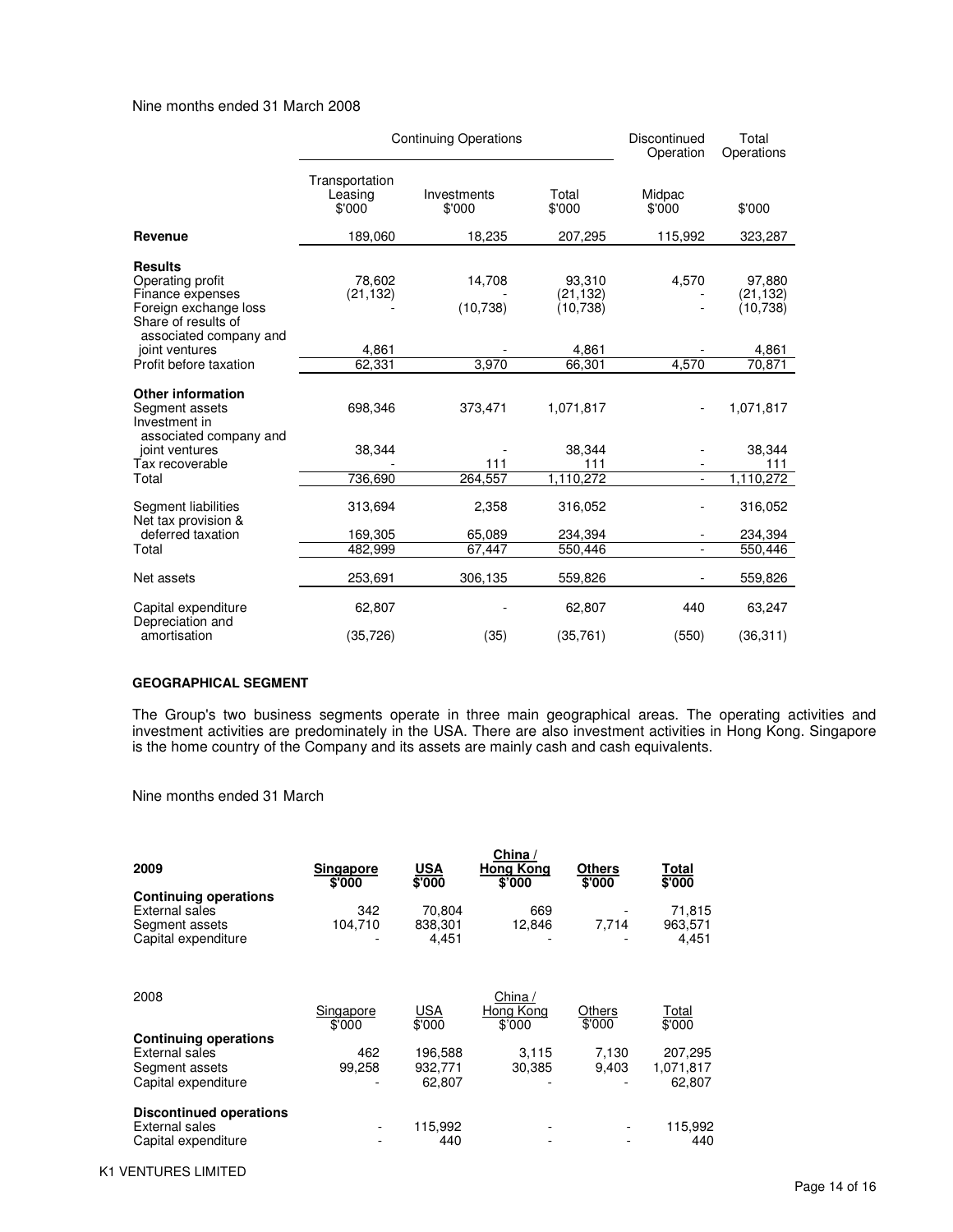### **14. REVIEW OF SEGMENT PERFORMANCE**

Not applicable.

## **15. INTERESTED PERSON TRANSACTIONS**

|                                                            |                     | Aggregate value of all<br>interested person<br>transactions during the<br>financial year under<br>review (excluding<br>transactions less than<br>\$100,000 and<br>transactions conducted | Aggregate value of all<br>interested person<br>transactions conducted<br>under a shareholders' |                     |  |
|------------------------------------------------------------|---------------------|------------------------------------------------------------------------------------------------------------------------------------------------------------------------------------------|------------------------------------------------------------------------------------------------|---------------------|--|
| Name of Interested Person                                  |                     | under shareholders'<br>mandate pursuant to<br><b>Rule 920)</b>                                                                                                                           | mandate pursuant to<br>Rule 920 of the SGX<br>Listing Manual.                                  |                     |  |
|                                                            | 1 Jul 08            | 1 Jul 07                                                                                                                                                                                 | 1 Jul 08                                                                                       | 1 Jul 07            |  |
|                                                            | to                  | to                                                                                                                                                                                       | to                                                                                             | to                  |  |
|                                                            | 31 Mar 09<br>\$'000 | 31 Mar 08<br>\$'000                                                                                                                                                                      | 31 Mar 09<br>\$'000                                                                            | 31 Mar 08<br>\$'000 |  |
| <b>General Transactions</b>                                |                     |                                                                                                                                                                                          |                                                                                                |                     |  |
| <b>KCL Group</b><br>Greenstreet Partners *                 |                     |                                                                                                                                                                                          | 557<br>3,515                                                                                   | 564<br>3,504        |  |
| <b>Corporate Treasury Transactions</b><br><b>KCL Group</b> | ۰                   | ۰                                                                                                                                                                                        | 105,699                                                                                        | 12,598              |  |
| <b>Total</b>                                               | ۰                   | $\overline{\phantom{a}}$                                                                                                                                                                 | 109,771                                                                                        | 16,666              |  |

\* This amount represents the full financial year transaction with the interested person as per agreement.

## **BY ORDER OF THE BOARD**

Yang Kai Hsien Company Secretary 8 May 2009